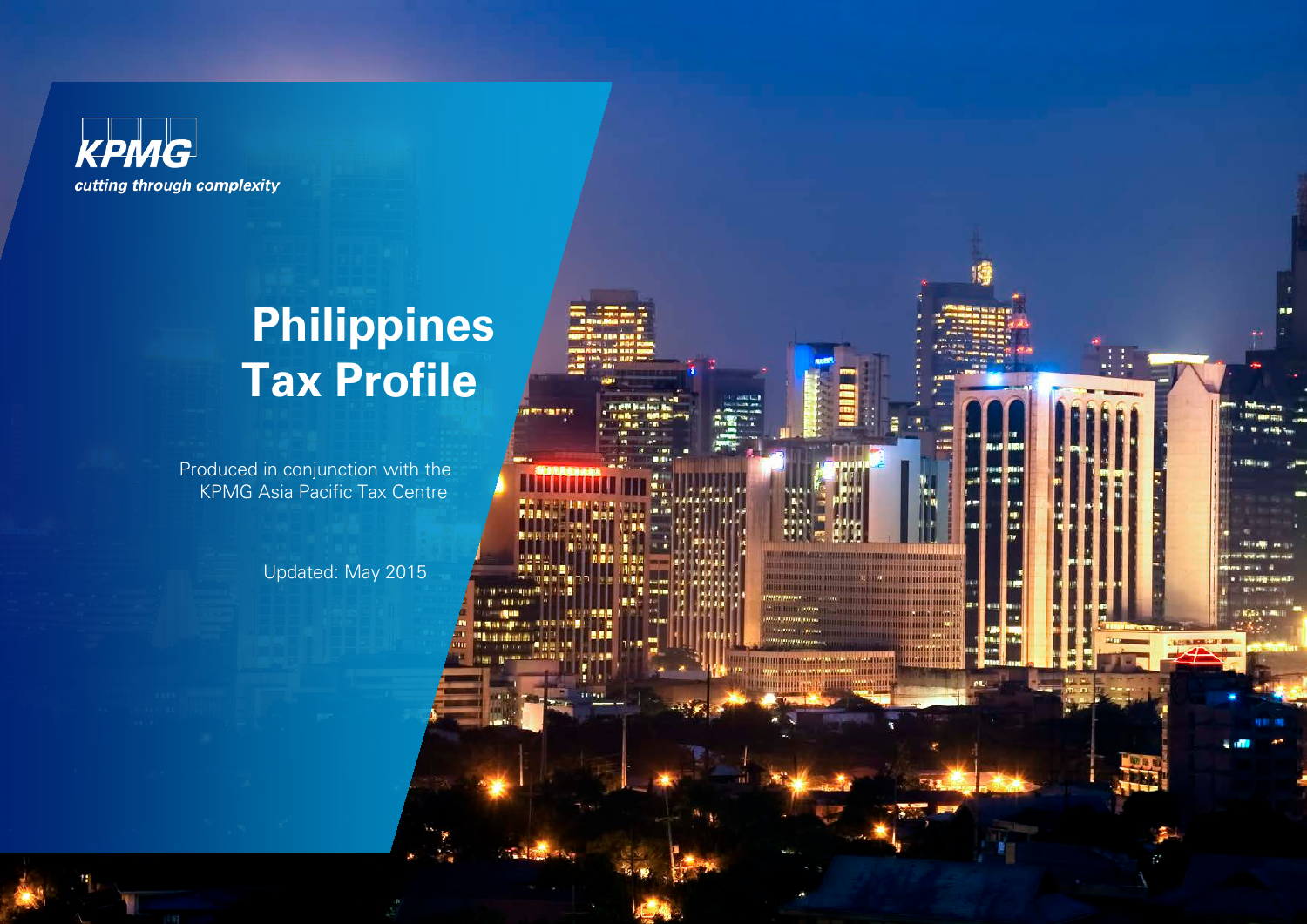#### **Contents**

| 1                       | <b>Corporate Income Tax</b>                              |    |
|-------------------------|----------------------------------------------------------|----|
| $2^{\circ}$             | Income Tax Treaties for the Avoidance of Double Taxation | 7  |
| $\mathbf{3}$            | <b>Indirect Tax (e.g. VAT/GST)</b>                       | 8  |
| $\overline{\mathbf{4}}$ | <b>Personal Taxation</b>                                 | 9  |
| 5                       | <b>Other Taxes</b>                                       | 10 |
| $6\phantom{1}$          | <b>Free Trade Agreements</b>                             | 12 |
| $\overline{\mathbf{z}}$ | <b>Tax Authority</b>                                     | 13 |

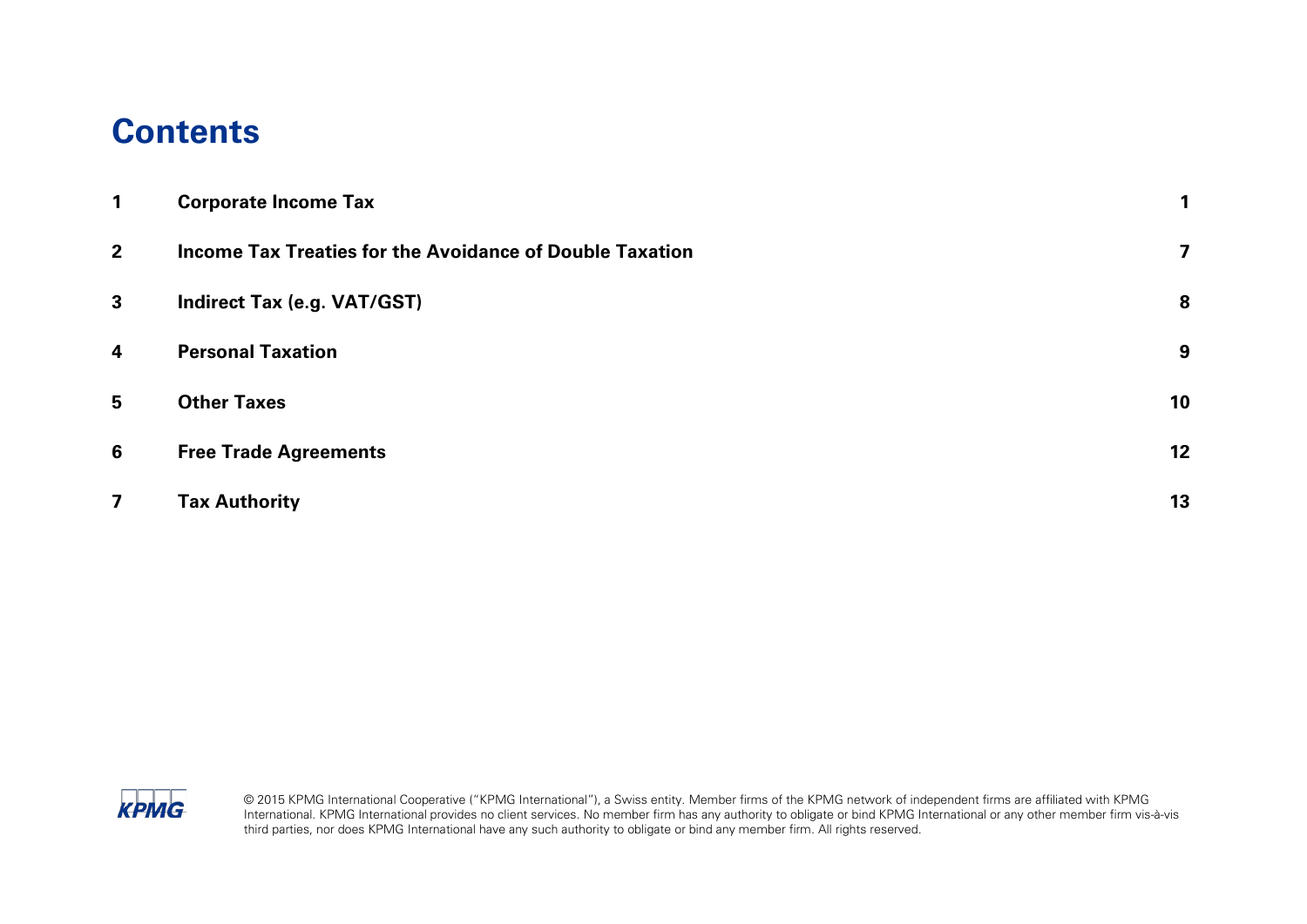### <span id="page-2-0"></span>**1 Corporate Income Tax**

| <b>Corporate income tax</b>    | Corporate income tax                                                                                                                                                                                                                                                                                                                                                                         |
|--------------------------------|----------------------------------------------------------------------------------------------------------------------------------------------------------------------------------------------------------------------------------------------------------------------------------------------------------------------------------------------------------------------------------------------|
| <b>Tax rate</b>                | The corporate income tax rate for both resident and non-resident companies is 30 percent (except for certain items of<br>passive income which may be taxable at a different rate). The tax rate is applied on the net income of resident<br>corporations, and to gross income received for non-resident corporations.                                                                        |
| <b>Residence</b>               | An entity is regarded as a resident of the Philippines if it is carrying on business in the Philippines. This includes any entity<br>that is incorporated in the Philippines or a foreign resident corporation that is licensed to do business in the Philippines.<br>Generally, the tax authorities rely on the incorporation or registration as an indication of Philippine tax residence. |
|                                | A domestic corporation is taxable on its worldwide income. However, a foreign corporation, whether engaged or not in<br>trade or business in the Philippines, is taxable only on Philippine-sourced income. Income is considered to be sourced in<br>the Philippines if the income is derived from property or activities within the Philippines.                                            |
| <b>Compliance requirements</b> | Payment of corporate income tax is made through a self-assessment system where the taxpayer files a tax return<br>reflecting the revenues, deductions and the tax due.                                                                                                                                                                                                                       |
|                                | The annual income tax return is due on the $15th$ day of the $4th$ month following the close of the calendar or fiscal year.                                                                                                                                                                                                                                                                 |

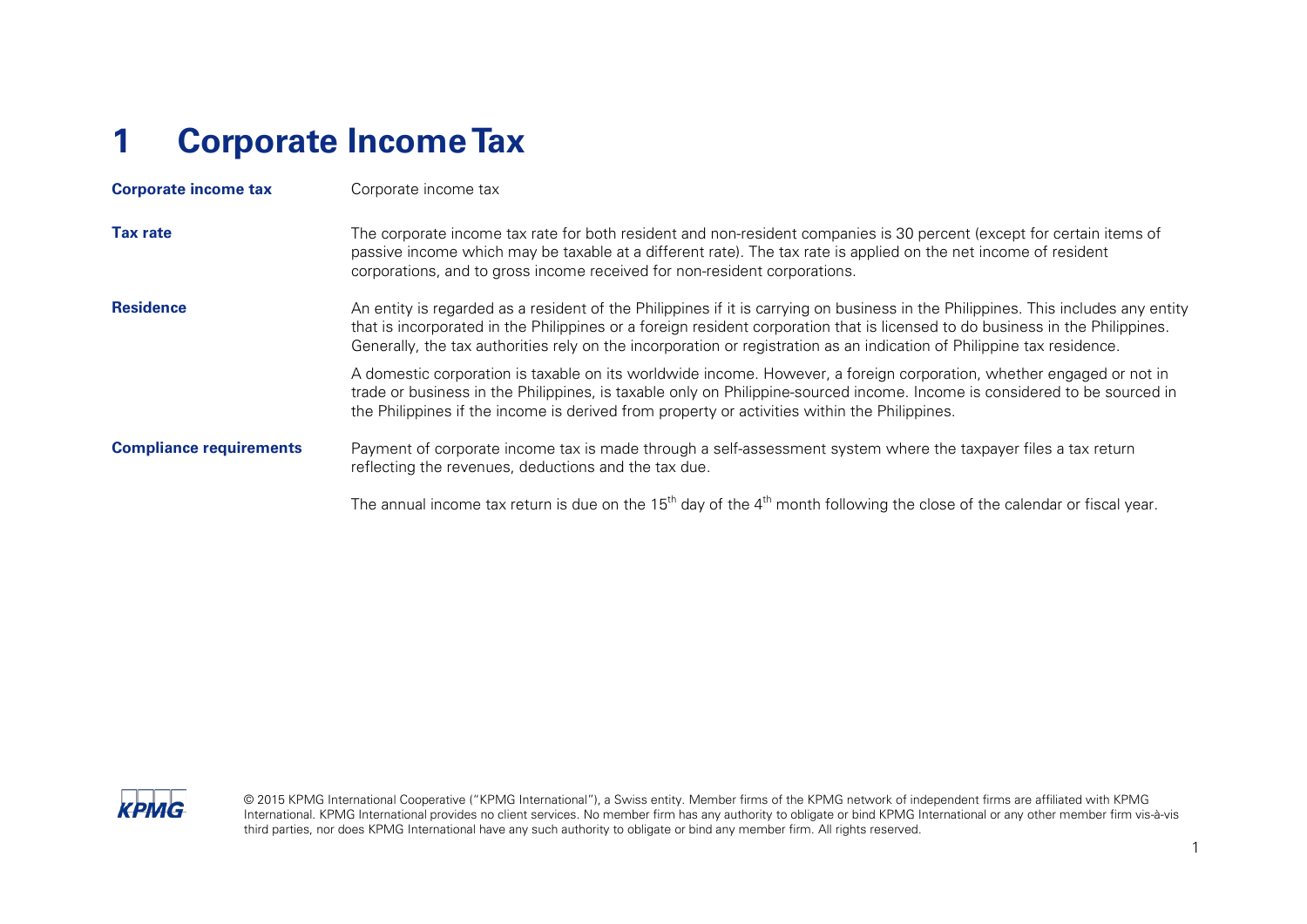**International withholding tax rates** The following items can be subject to withholding tax at 30 percent: **Interest** 

- Rent
- Royalties
- Salaries
- **Dividends**
- **Premiums (except reinsurance premiums)**
- **Annuities**
- Emoluments or other fixed or determinable annual, periodic or casual gains, profits and income, and capital gains, except capital gains on sale of shares stock

The exceptions to this are:

- **EXECT** interest on foreign loans, subject to withholding tax at 20 percent
- income of a non-resident cinematographic film owner, lessor or distributor which is subject to withholding tax at 25 percent
- income of a non-resident owner or lessor of vehicles which is subject to withholding tax at 4½ percent; and
- income of a non-resident owner or lessor of aircraft, machinery and other equipment which is subject to withholding tax at 7½ percent.

These rates may be reduced if a relevant tax treaty applies.

The withholding tax on dividends paid to a non-resident foreign corporation may be reduced to a lower rate if the country in which the corporation is domiciled allows a credit for taxes deemed paid in the Philippines (tax sparing).

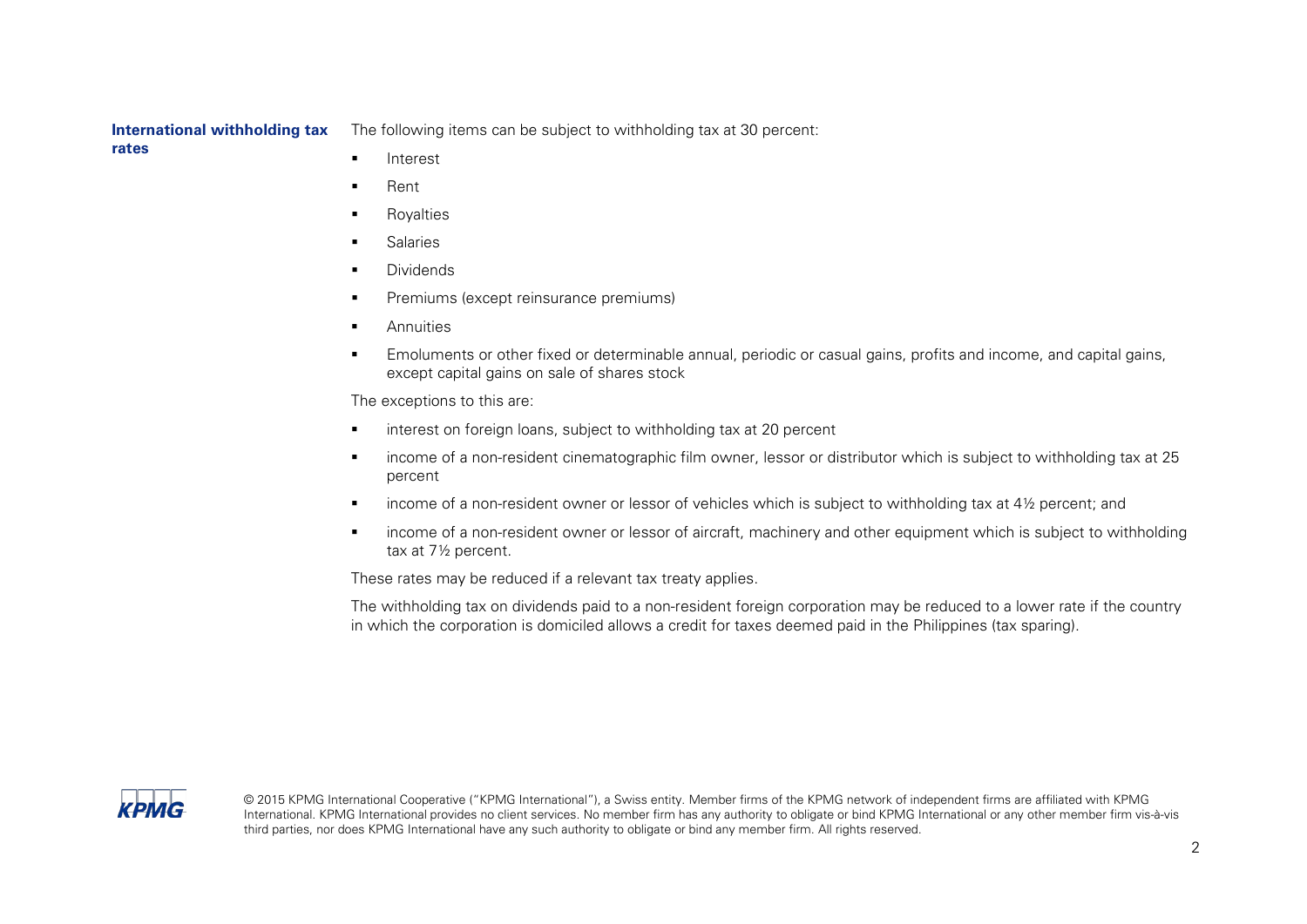| <b>Holding rules</b>                       | Dividends received by a domestic corporation or a resident foreign corporation from another domestic corporation are not<br>taxable. Cash and/or property distributions paid by a domestic corporation to non-resident corporate shareholders are<br>subject to 30 percent income tax, except where the recipient is a resident of a country that either has entered into a tax<br>treaty with the Philippines or allows a credit for taxes paid in the Philippines.                                                                                                                                                                                                                                                                                                                                                                                               |
|--------------------------------------------|--------------------------------------------------------------------------------------------------------------------------------------------------------------------------------------------------------------------------------------------------------------------------------------------------------------------------------------------------------------------------------------------------------------------------------------------------------------------------------------------------------------------------------------------------------------------------------------------------------------------------------------------------------------------------------------------------------------------------------------------------------------------------------------------------------------------------------------------------------------------|
|                                            | Profits of a Philippine branch remitted to its parent company are subject to 15 percent branch profits remittance tax. A<br>lower rate may be provided under the applicable tax treaty. Philippine branches whose activities are registered with the<br>Philippine Economic Zone Authority (PEZA) are not subject to branch profit remittance tax.                                                                                                                                                                                                                                                                                                                                                                                                                                                                                                                 |
|                                            | Net capital gains realized during the taxable year from the sale, exchange or other disposition of shares of stock in any<br>domestic corporation (not sold through the stock exchange) are taxed at the following rates:                                                                                                                                                                                                                                                                                                                                                                                                                                                                                                                                                                                                                                          |
|                                            | First PHP100,000, taxed at 5 percent<br>٠                                                                                                                                                                                                                                                                                                                                                                                                                                                                                                                                                                                                                                                                                                                                                                                                                          |
|                                            | In excess of PHP100,001, taxed at 10 percent<br>٠                                                                                                                                                                                                                                                                                                                                                                                                                                                                                                                                                                                                                                                                                                                                                                                                                  |
|                                            | Losses from sales or exchanges of capital assets shall be allowed only to the extent of the gains from such sales or<br>exchanges.                                                                                                                                                                                                                                                                                                                                                                                                                                                                                                                                                                                                                                                                                                                                 |
|                                            | A final tax of 6 percent (on the higher of the gross selling price or fair market value) is imposed on the gain of a domestic<br>corporation presumed to have been realized on its sale, exchange or disposition of land and/or buildings that are not<br>actually used in business and are treated as capital assets.                                                                                                                                                                                                                                                                                                                                                                                                                                                                                                                                             |
|                                            | Income from the sale of capital assets other than shares of stocks, land and buildings not used in the course of business<br>are treated as an ordinary income and subject to the normal corporate income tax.                                                                                                                                                                                                                                                                                                                                                                                                                                                                                                                                                                                                                                                     |
| <b>Tax losses</b>                          | Operating losses incurred in a tax year may be carried over as a deduction from gross income for three consecutive years<br>immediately following the year of such loss, provided that there is no substantial change in the ownership of the<br>business or enterprise. Such loss incurred shall not be allowed as deduction in a year in which the taxpayer was exempt<br>from income tax. For mines, other than oil and gas wells, the net operating loss without the benefit of incentives incurred<br>in any of the first 10 years of operation may be carried over as a deduction from taxable income for the next five years<br>immediately following the year of such loss, and any portion of such loss which exceeds the taxable income of such first<br>year shall be deducted in like manner from the taxable income of the next remaining four years. |
| <b>Tax consolidation / group</b><br>relief | There are no group relief provisions for losses in the Philippines. Each company within a corporate group is taxed as a<br>separate entity.                                                                                                                                                                                                                                                                                                                                                                                                                                                                                                                                                                                                                                                                                                                        |

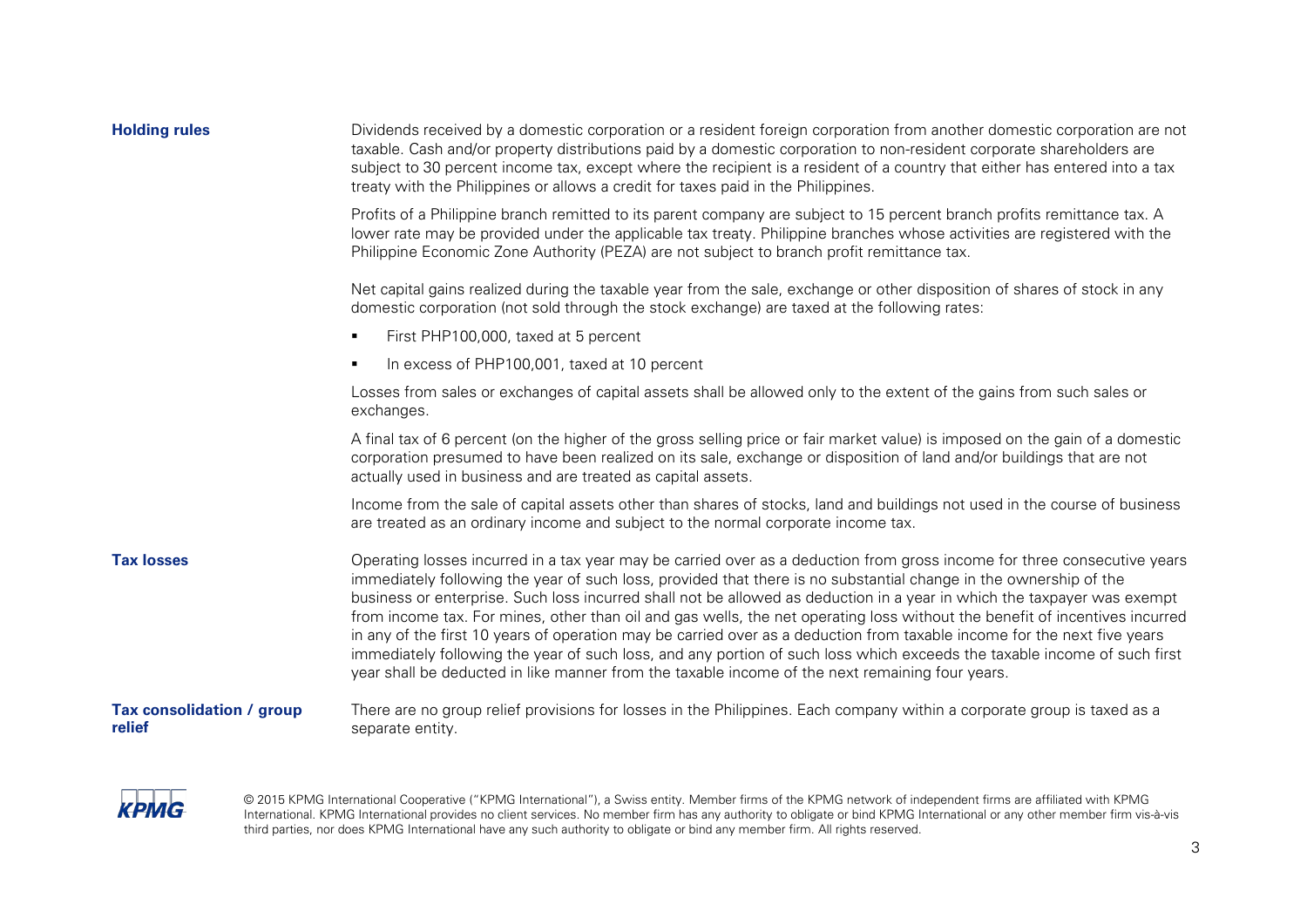| <b>Transfer of shares</b>                     | Transfer of shares shall be subject to capital gains tax at the rate of 5 percent for the first PHP100,000, and 10 percent in<br>excess thereof.                                                                                                                                                                                                                                                                                                                              |  |  |
|-----------------------------------------------|-------------------------------------------------------------------------------------------------------------------------------------------------------------------------------------------------------------------------------------------------------------------------------------------------------------------------------------------------------------------------------------------------------------------------------------------------------------------------------|--|--|
|                                               | Stamp duty will also apply to the transfer of shares at a rate of PHP0.75 on each PHP200, or fractional part thereof, of the<br>par value of such stock.                                                                                                                                                                                                                                                                                                                      |  |  |
| <b>Transfer of assets</b>                     | Sale of real property is subject to capital gains tax at the rate of six percent (on the higher of the gross selling price or fair<br>market value).                                                                                                                                                                                                                                                                                                                          |  |  |
|                                               | Stamp duty of PHP15 for every PHP1,000 will apply to the transfer of real property.                                                                                                                                                                                                                                                                                                                                                                                           |  |  |
| <b>CFC rules</b>                              | No CFC regime exists in the Philippines.                                                                                                                                                                                                                                                                                                                                                                                                                                      |  |  |
| <b>Transfer pricing</b>                       | The tax authority has the power to allocate income and expenses between or among related parties, in order to prevent<br>the evasion of taxes or to clearly reflect the income among related parties. The "arm's length" test is used to evaluate<br>transactions between related taxpayers and the guidelines follow OECD guidelines.                                                                                                                                        |  |  |
| <b>Thin capitalisation</b>                    | The Philippines has no formal thin capitalization laws or regulations. However, the tax authority has issued guidelines<br>which identify thin capitalization and earning stripping as among the tax avoidance schemes between related companies.                                                                                                                                                                                                                             |  |  |
|                                               | The 'tax arbitrage rule' reduces the allowable deduction for interest expenses by 33 percent of the interest income<br>subjected to final tax.                                                                                                                                                                                                                                                                                                                                |  |  |
| <b>General anti-avoidance</b>                 | The Philippines does not have a general anti-avoidance clause within its tax code. However, any person who wilfully<br>attempts in any manner to evade or defeat any tax imposed under the Tax Code shall, in addition to other penalties<br>provided by law, upon conviction thereof, be punished by a fine of not less than PHP30,000 but not more than<br>PHP100,000 and suffer imprisonment of not less than two years but not more than four years. (Sec. 254, Tax Code) |  |  |
| <b>Anti-treaty shopping</b>                   | None.                                                                                                                                                                                                                                                                                                                                                                                                                                                                         |  |  |
| <b>Other specific anti-avoidance</b><br>rules | None, other than transfer pricing provisions.                                                                                                                                                                                                                                                                                                                                                                                                                                 |  |  |

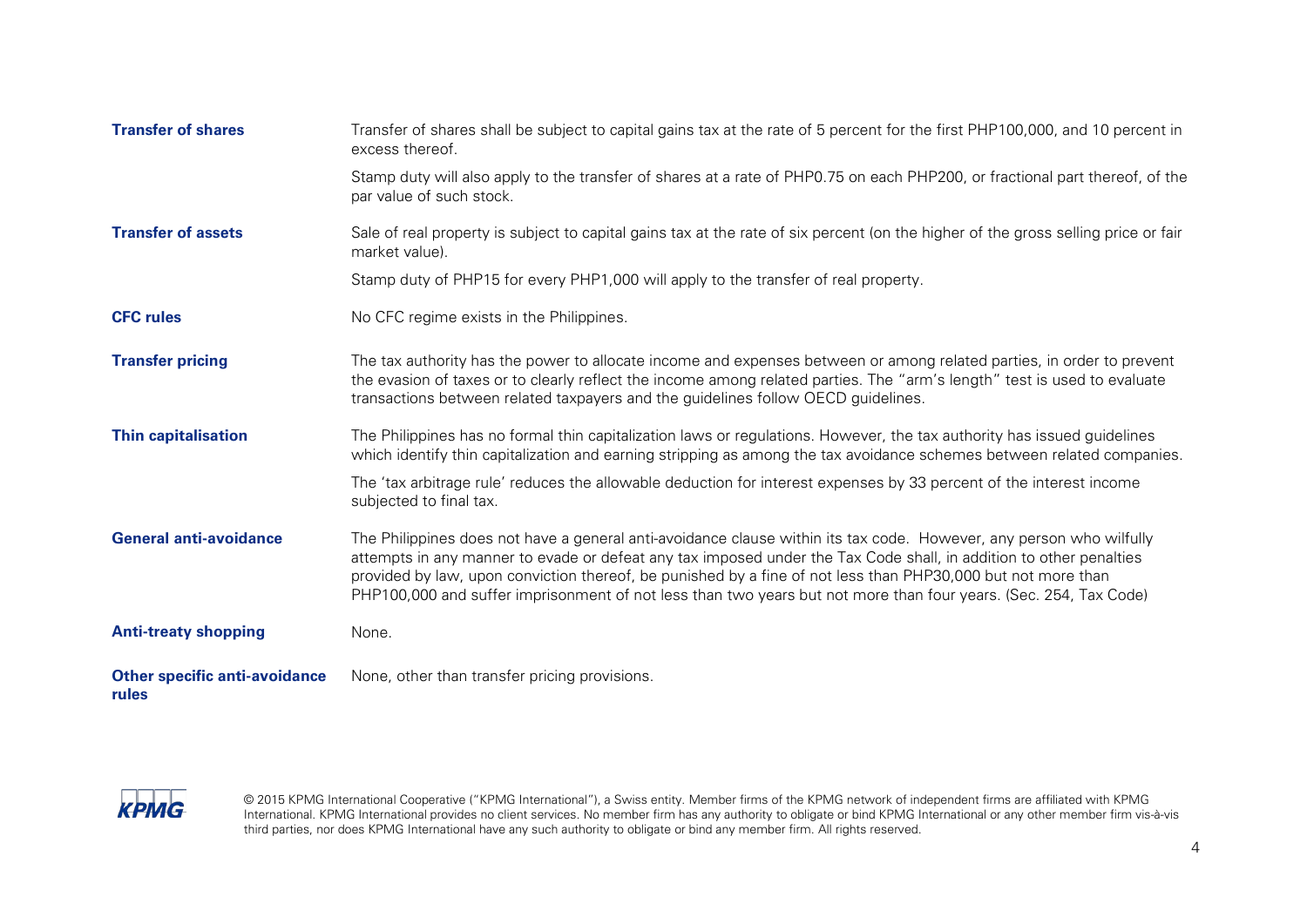| <b>Rulings</b>                                    | Taxpayers may seek clarification with the tax authority by submitting a letter-request for ruling containing full disclosure<br>of all material facts, including the documents needed for substantiation. Once issued, this ruling is applicable to all future<br>transactions referred to in the ruling. Rulings may only be relied upon by the taxpayer to whom they are issued.                                                                                                                                                      |  |  |
|---------------------------------------------------|-----------------------------------------------------------------------------------------------------------------------------------------------------------------------------------------------------------------------------------------------------------------------------------------------------------------------------------------------------------------------------------------------------------------------------------------------------------------------------------------------------------------------------------------|--|--|
|                                                   | Taxpayers may also approach the tax authority to clarify proper tax treatment, especially uncertain provisions of tax laws<br>and regulations. This is done on an informal and "no-name" basis. This type of clarification is non-binding and is only<br>based on facts and circumstances represented during the inquiry.                                                                                                                                                                                                               |  |  |
| <b>Intellectual property</b><br><b>incentives</b> | None.                                                                                                                                                                                                                                                                                                                                                                                                                                                                                                                                   |  |  |
| <b>R&amp;D</b> incentives                         | A multinational company may establish a Regional Operating Headquarters (ROHQ) to render R&D services and product<br>development to affiliates, branches or subsidiaries. The ROHQ shall be subject to a 10 percent preferential tax rate on<br>taxable income, and shall be exempted from all kinds of local taxes, fees and charges imposed by the local government.<br>Gross income received by an alien individual employed by ROHQ established in the Philippines shall be subject to a tax of<br>15 percent of such gross income. |  |  |
|                                                   | R&D expenses are deductible if they are paid or incurred during the taxable year as ordinary and necessary expenses of<br>the business, and not charged to capital account. At the taxpayer's election, development R&D expenses may be treated<br>as a deferred expense, in lieu of a tax deduction, provided that it shall be amortized over a period not less than 60<br>months.                                                                                                                                                     |  |  |
| <b>Other incentives</b>                           | A number of other tax incentives are available in the Philippines for enterprises engaged in preferred areas of investment<br>and registered with the Board of Investments (BOI) or the Philippine Economic Zone Authority (PEZA), including tax<br>holidays/exemptions, tax credits, additional tax deductions and simplification of customs procedures.                                                                                                                                                                               |  |  |
|                                                   | Further, tax incentives are available for regional headquarters, enterprises operating in developing regions and special<br>economic zones.                                                                                                                                                                                                                                                                                                                                                                                             |  |  |
| <b>Hybrid instruments</b>                         | None.                                                                                                                                                                                                                                                                                                                                                                                                                                                                                                                                   |  |  |
| <b>Hybrid entities</b>                            | None.                                                                                                                                                                                                                                                                                                                                                                                                                                                                                                                                   |  |  |

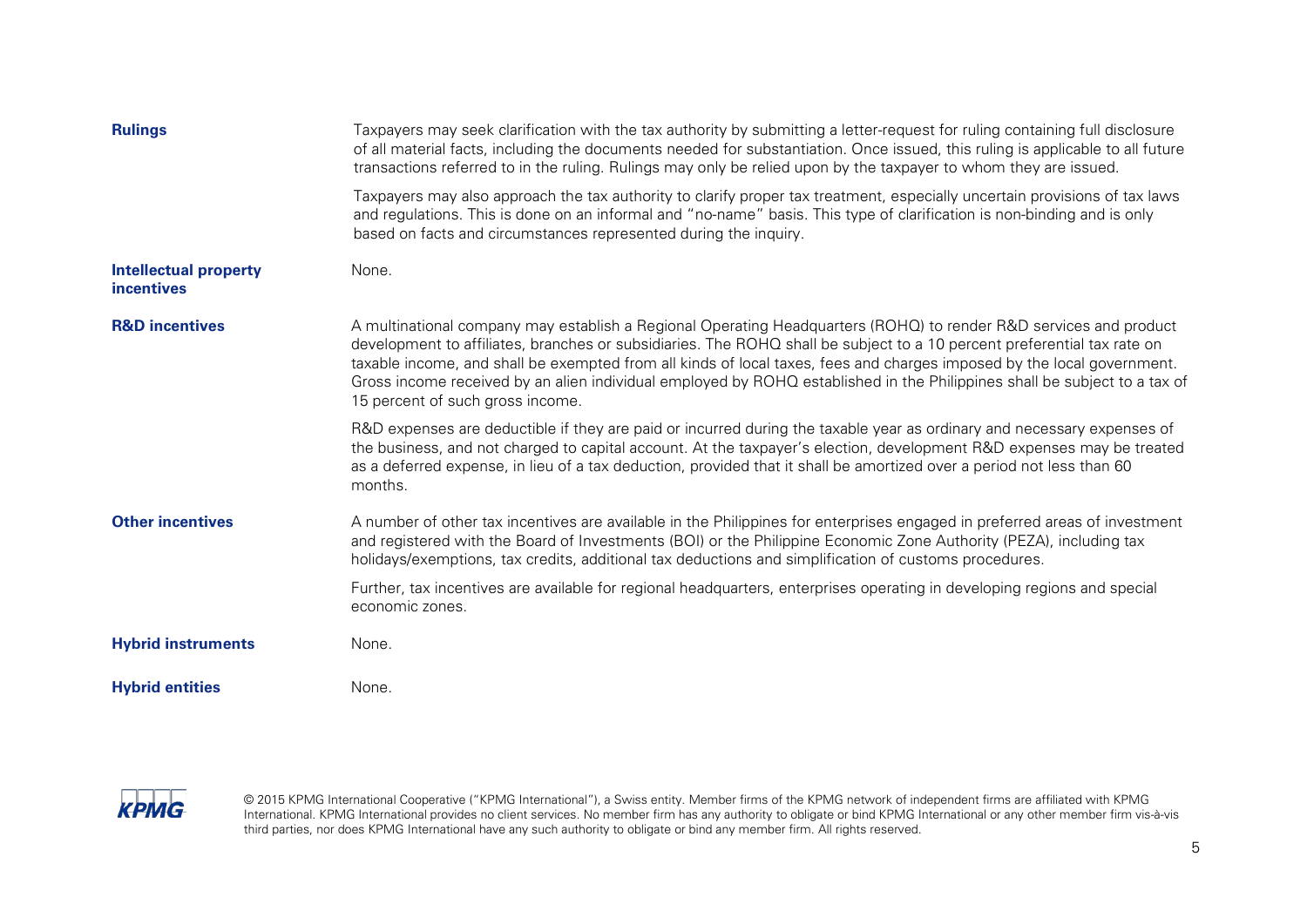| <b>Special tax regimes for</b>  | BOI/PEZA-registered activities with pioneer status – 6 years income tax holiday (ITH)                                                                                                                                      |  |
|---------------------------------|----------------------------------------------------------------------------------------------------------------------------------------------------------------------------------------------------------------------------|--|
| specific industries or sectors  | BOI/PEZA-registered activities with non-pioneer status – 4 years ITH                                                                                                                                                       |  |
|                                 | PEZA-registered activities after the lapse of income tax holiday – 5 percent gross income tax regime                                                                                                                       |  |
|                                 | Regional Operating Headquarters - 10 percent preferential rate on taxable income                                                                                                                                           |  |
| <b>Related business factors</b> | A domestic corporation or subsidiary is typically used for conducting business in the Philippines. A foreign corporation<br>may also establish a branch in the Philippines.                                                |  |
|                                 | There is a capital requirement of USD200,000 for a subsidiary if the foreign equity in the subsidiary is more than 40<br>percent. Similarly, a Branch Office of a foreign company will need to have capital of USD200,000. |  |
|                                 | Foreign ownership restrictions are applicable for nationalized activities.                                                                                                                                                 |  |
|                                 | There are no foreign exchange control rules.                                                                                                                                                                               |  |

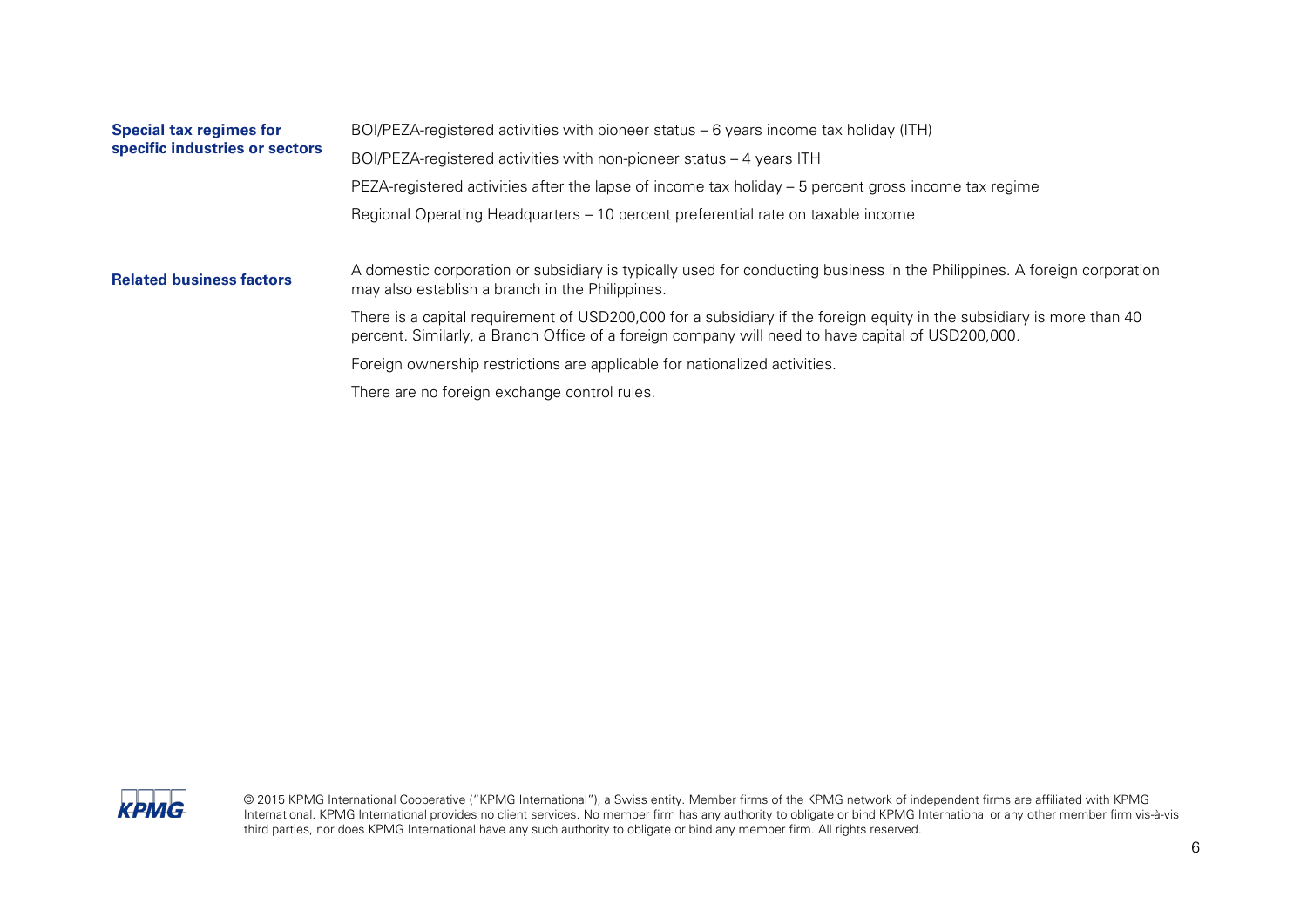#### <span id="page-8-0"></span>**2 Income Tax Treaties for the Avoidance of Double Taxation**

| <b>In Force</b>                                        | Australia                                                                                                                                                    | Finland             | Kuwait      | Singapore            |
|--------------------------------------------------------|--------------------------------------------------------------------------------------------------------------------------------------------------------------|---------------------|-------------|----------------------|
|                                                        | Austria                                                                                                                                                      | France              | Malaysia    | Spain                |
|                                                        | <b>Bahrain</b>                                                                                                                                               | Germany             | Netherlands | Sweden               |
|                                                        | Bangladesh                                                                                                                                                   | Hungary             | New Zealand | Switzerland          |
|                                                        | Belgium                                                                                                                                                      | India               | Nigeria     | Thailand             |
|                                                        | <b>Brazil</b>                                                                                                                                                | Indonesia           | Norway      | United Arab Emirates |
|                                                        | Canada                                                                                                                                                       | Israel              | Pakistan    | United Kingdom       |
|                                                        | China                                                                                                                                                        | Italy               | Poland      | <b>United States</b> |
|                                                        | Czech Republic                                                                                                                                               | Japan               | Romania     | Vietnam              |
|                                                        | Denmark                                                                                                                                                      | Korea (Republic of) | Russia      |                      |
|                                                        | Source: BIR - International Tax Affairs Division                                                                                                             |                     |             |                      |
| Negotiated, not yet in force at<br>time of publication | New treaties and protocols have been negotiated with Finland, Germany, Italy, Sri Lanka, Taiwan and Thailand at the time<br>of writing are not yet in force. |                     |             |                      |

Source: IBFD

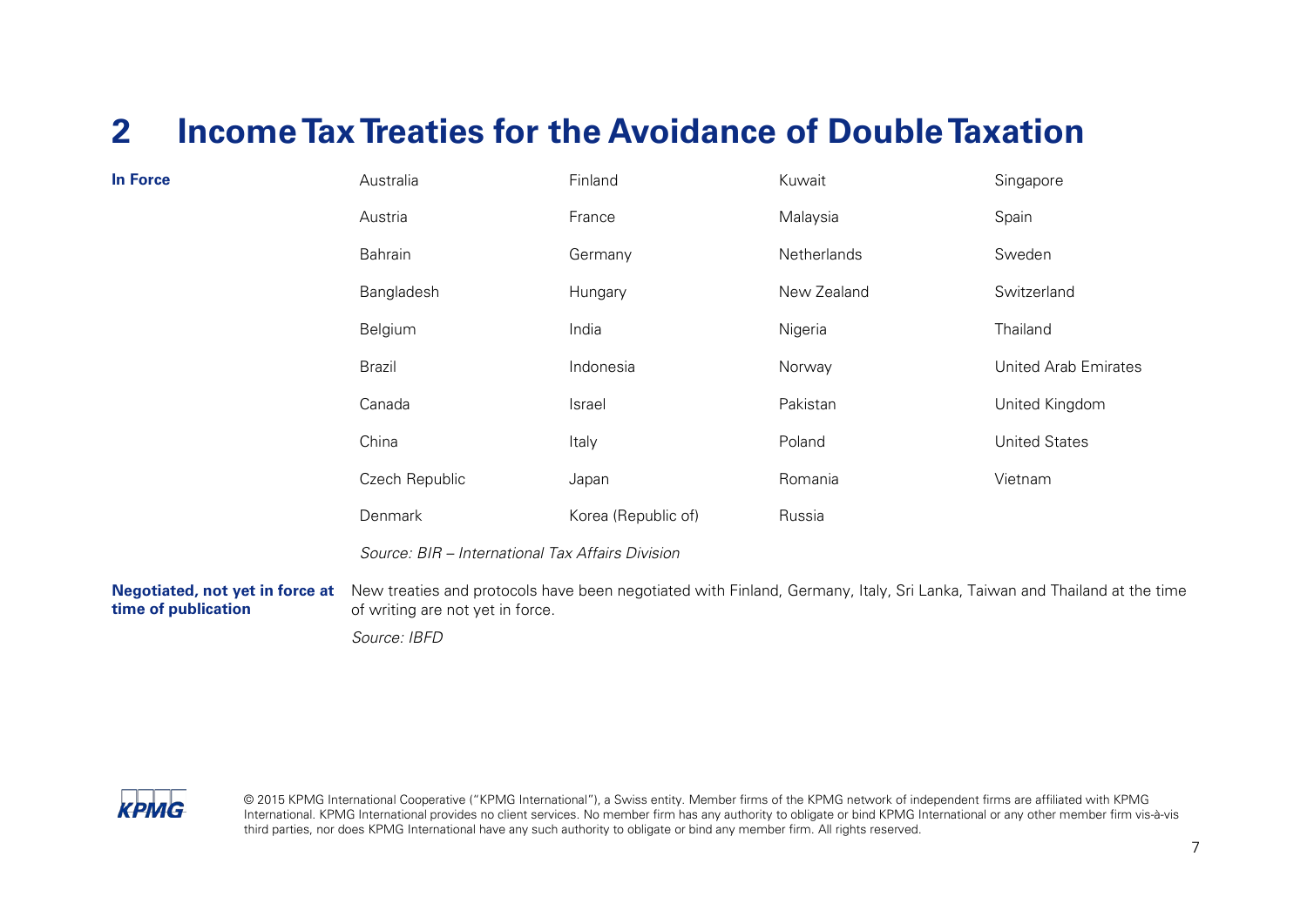## <span id="page-9-0"></span>**3 Indirect Tax (e.g. VAT/GST)**

| <b>Indirect tax</b>        | Value Added Tax (VAT)                                                                                                                                                                                               |  |
|----------------------------|---------------------------------------------------------------------------------------------------------------------------------------------------------------------------------------------------------------------|--|
| <b>Standard rate</b>       | The standard rate of VAT is 12 percent which is imposed on the sale, in the course of trade/business, of goods, services<br>and property in the Philippines as well as the importation of goods to the Philippines. |  |
|                            | Certain sales or services are subject to 0 percent VAT.                                                                                                                                                             |  |
| <b>Further information</b> | For more detailed indirect tax information, refer to:                                                                                                                                                               |  |
|                            | KPMG's 2015 Asia Pacific Indirect Tax Guide                                                                                                                                                                         |  |

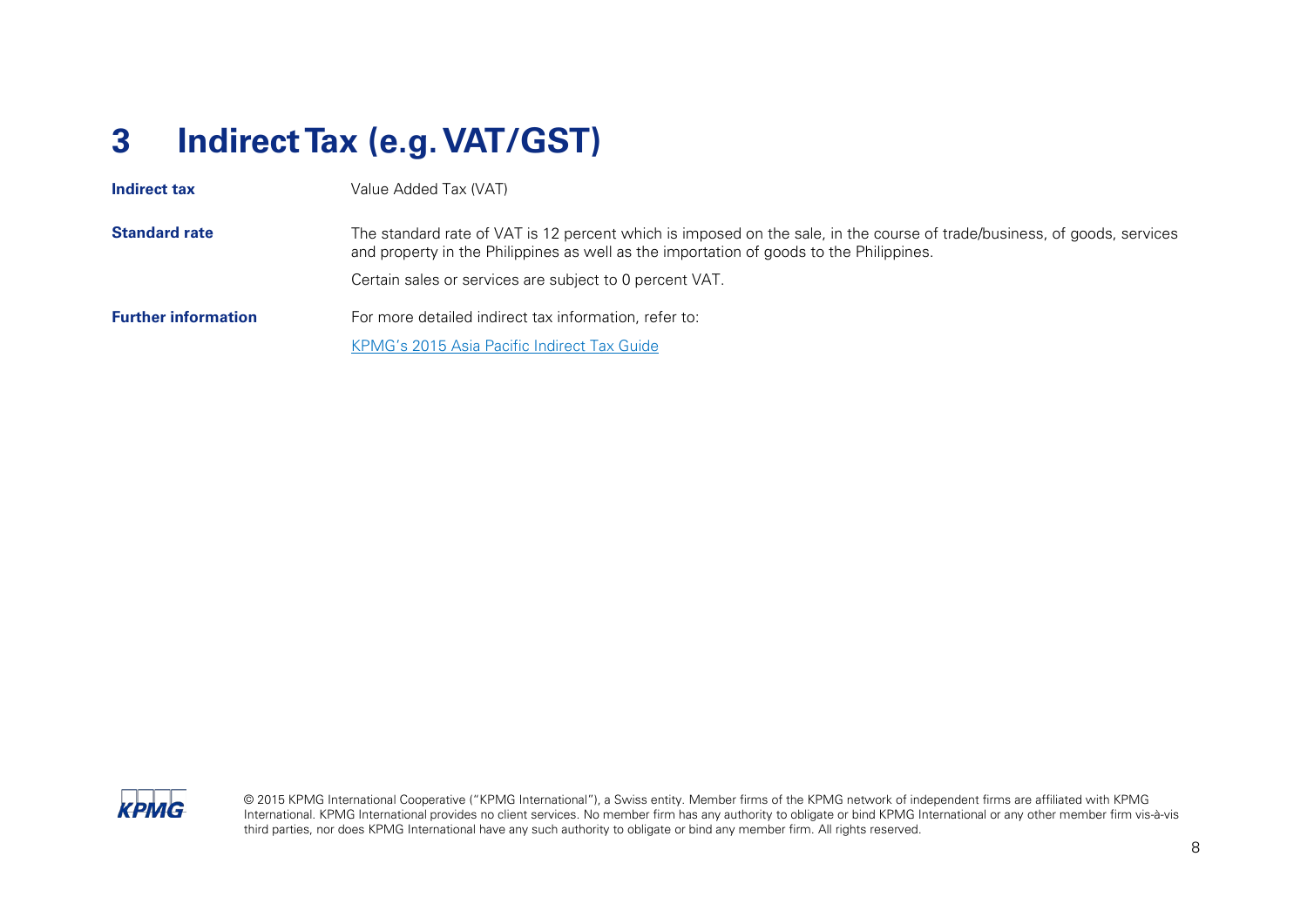#### <span id="page-10-0"></span>**4 Personal Taxation**

| Income tax                           | Individual income tax                                                                                                                                                                                                                                                           |                                     |                                   |  |
|--------------------------------------|---------------------------------------------------------------------------------------------------------------------------------------------------------------------------------------------------------------------------------------------------------------------------------|-------------------------------------|-----------------------------------|--|
| <b>Top rate</b>                      | Individuals, depending on the tax status, are subject to progressive tax rates. The maximum rate is 32 percent.                                                                                                                                                                 |                                     |                                   |  |
| <b>Social security</b>               | Every employer is required to deduct an amount from the salary of each employee premium contributions remitable to a<br>social security fund and medicare system to finance the retirement, sickness, disability, health and other social security<br>benefits of the employee. |                                     |                                   |  |
|                                      | The employer is also required to remit a counterpart contribution for the employee. The amount of premium contributions<br>by the employer and employee depends on the salary bracket of each employee, based on a pre-calculated table of<br>contributions.                    |                                     |                                   |  |
| <b>International social security</b> | Austria                                                                                                                                                                                                                                                                         | Greece & Israel (under negotiation) | Quebec                            |  |
| agreements                           | Belgium                                                                                                                                                                                                                                                                         | Korea                               | Spain                             |  |
|                                      | Canada                                                                                                                                                                                                                                                                          | <b>Netherlands</b>                  | Switzerland                       |  |
|                                      | France                                                                                                                                                                                                                                                                          | Portugal (for ratification)         | United Kingdom & Northern Ireland |  |
| <b>Further information</b>           | For more detailed personal taxation information, refer to:                                                                                                                                                                                                                      |                                     |                                   |  |
|                                      | <b>KPMG's Thinking Beyond Borders</b>                                                                                                                                                                                                                                           |                                     |                                   |  |

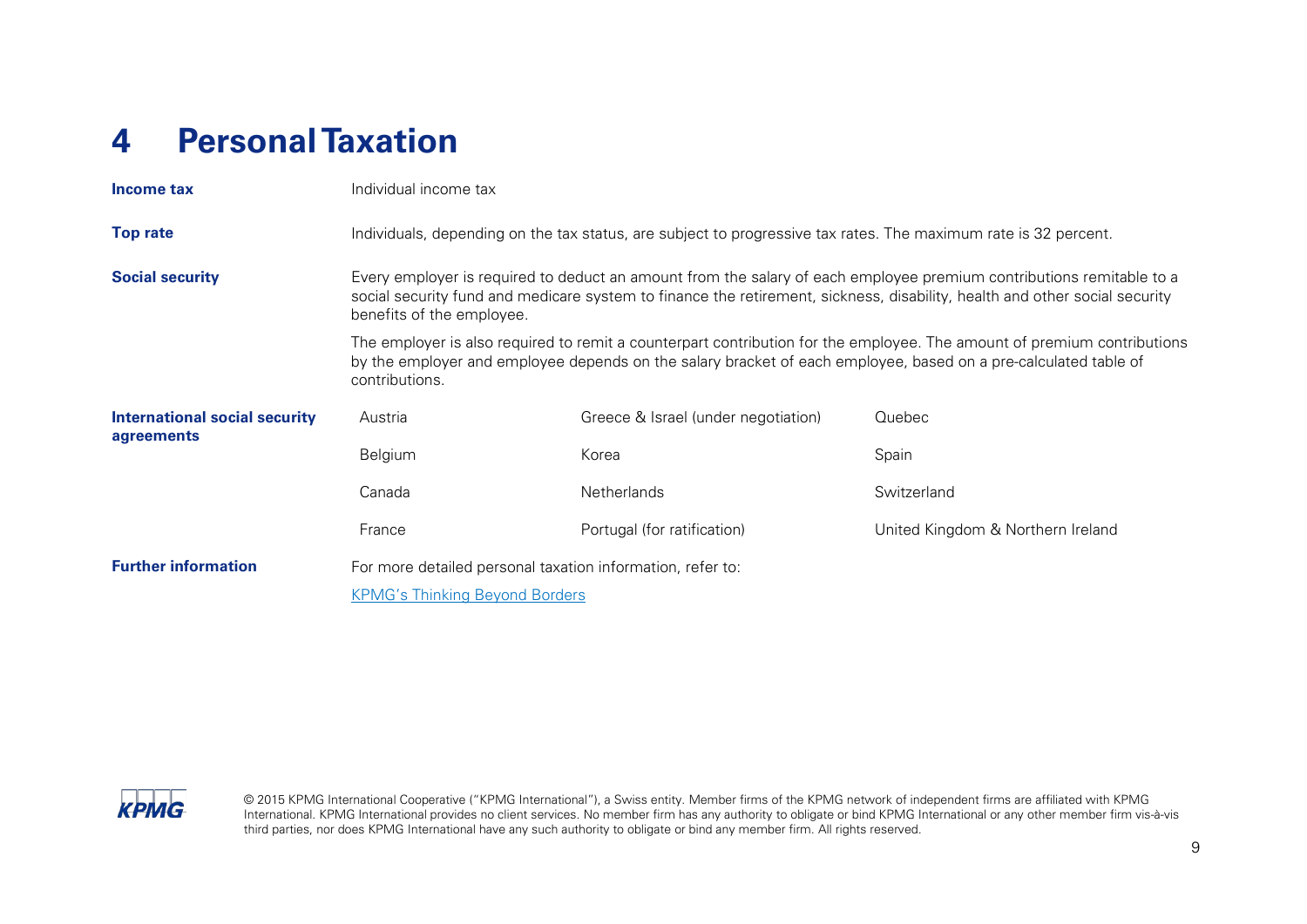#### <span id="page-11-0"></span>**5 Other Taxes**

| <b>Customs duty</b> | Generally, customs duties are levied on all articles imported into the Philippines. The rates vary depending on the<br>classification and country of origin of the imported goods. If it originates from a country which is a member of the<br>General Agreement of Tariffs and Trade (GATT) or Association of South East Asian Nations (ASEAN), the goods may be<br>subject to preferential tariff treatment under the Generalized System of Preference or the ASEAN Common Effective<br>Preferential Tariff. |  |  |
|---------------------|----------------------------------------------------------------------------------------------------------------------------------------------------------------------------------------------------------------------------------------------------------------------------------------------------------------------------------------------------------------------------------------------------------------------------------------------------------------------------------------------------------------|--|--|
|                     | Customs duties are payable at the time of release or withdrawal of the goods from the customs house or bonded<br>warehouse.                                                                                                                                                                                                                                                                                                                                                                                    |  |  |
| <b>Excise duty</b>  | Excise tax is levied on certain goods locally manufactured or produced in the Philippines for domestic sale or<br>consumption or for any other disposition, and on certain goods imported to the Philippines (in addition to VAT and<br>customs duties).                                                                                                                                                                                                                                                       |  |  |
|                     | Generally, the excise tax is payable before products are removed from the place of production. For imported items, the<br>tax is payable before the release of articles from customs warehouse.                                                                                                                                                                                                                                                                                                                |  |  |
|                     | Items subject to excise tax include (amongst others); alcohol, tobacco products, petroleum, mineral products and<br>miscellaneous articles such as fireworks, certain cinematographic films, certain non-essential goods and motor vehicles.                                                                                                                                                                                                                                                                   |  |  |
| <b>Stamp duty</b>   | The 'documentary stamp duty' is an excise tax and is imposed on documents, instruments, loan agreements and<br>acceptances, assignments, sales or transfers of obligations, rights or property and other business instruments. The rate<br>of tax depends on the nature of the document and transaction.                                                                                                                                                                                                       |  |  |
|                     | Documentary stamp duty applies to transactions effected and consummated outside the Philippines and documents<br>signed abroad where the obligation or right arises from Philippine sources or the property is located within the<br>Philippines.                                                                                                                                                                                                                                                              |  |  |

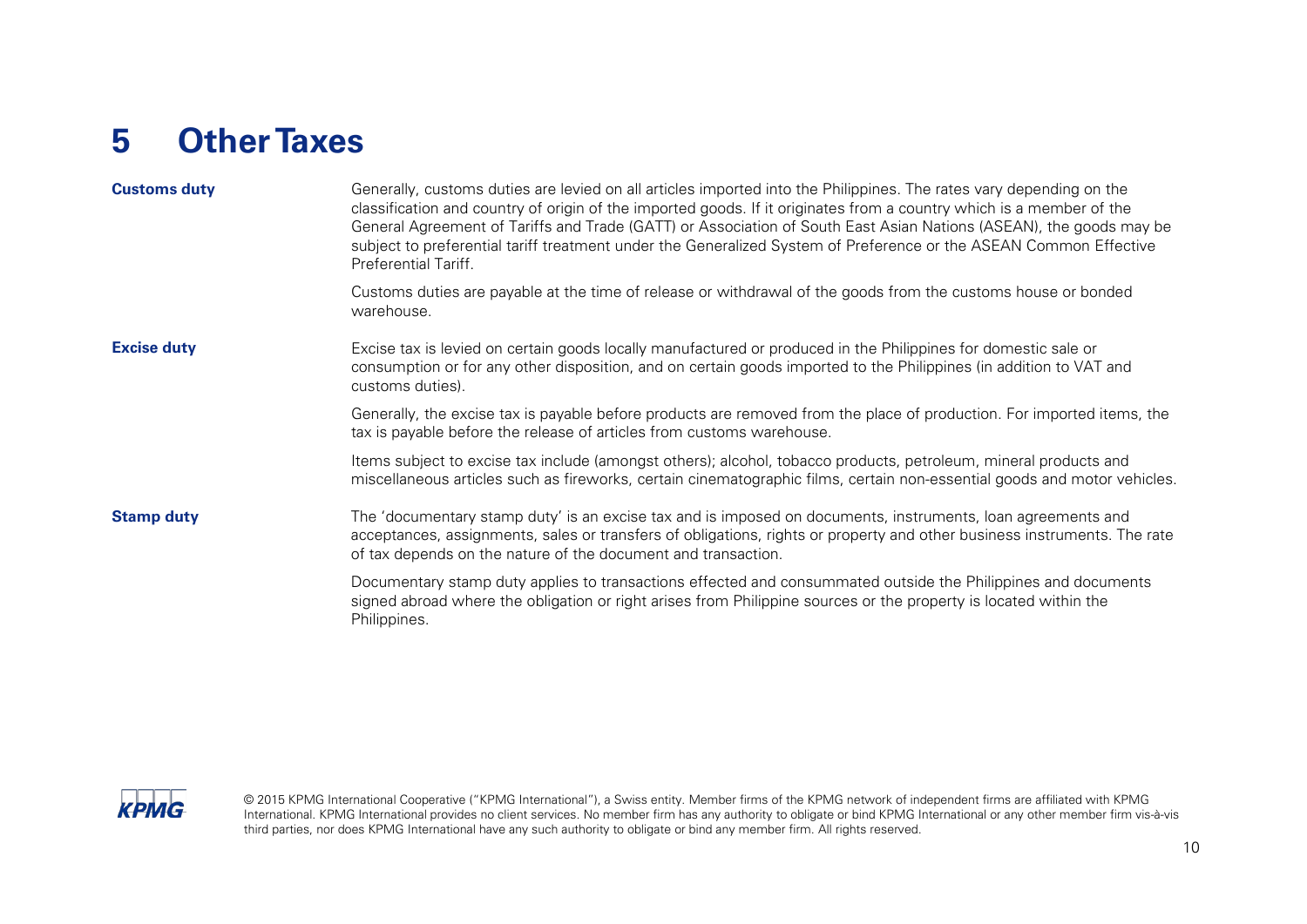| <b>Property taxes</b>        | Property taxes imposed by the local government units include:                                                                                                                                                                                                                                                                                                                                                                                                                                                                                                  |  |  |
|------------------------------|----------------------------------------------------------------------------------------------------------------------------------------------------------------------------------------------------------------------------------------------------------------------------------------------------------------------------------------------------------------------------------------------------------------------------------------------------------------------------------------------------------------------------------------------------------------|--|--|
|                              | Transfer tax on real property ownership; and<br>$\blacksquare$                                                                                                                                                                                                                                                                                                                                                                                                                                                                                                 |  |  |
|                              | Real property taxes are levied on the assessed value of the property and improvements. Each local unit may provide<br>$\blacksquare$<br>for the rate of tax to be imposed, but shall not exceed two percent of the assessed value of the property if located<br>in a city or municipality within Metro Manila, or one percent if located in a province or municipality outside of Metro<br>Manila. In addition to the basic tax, a levy of one percent based on the assessed value of the property is also<br>imposed to accrue to the Special Education Fund. |  |  |
| <b>Inheritance tax</b>       | Estate tax is imposed upon the transfer of the net estate of every decedent. The tax is computed on the graduated rates<br>from 5 percent to 20 percent. The first PHP200,000 of the net estate is exempt from tax and the maximum rate is<br>applicable to the net estate in excess of PHP10 million.                                                                                                                                                                                                                                                         |  |  |
| <b>Gift tax</b>              | Gift tax is levied on the transfer by any person (resident or non-resident) of property by donation and is imposed even if<br>the transfer is in trust or otherwise (direct or indirect), and the property is real or personal, tangible or intangible.                                                                                                                                                                                                                                                                                                        |  |  |
|                              | The rates of tax are progressive from 2 percent to 15 percent based on the net gifts. The first PHP100,000 of the net<br>gifts is exempt from tax and the maximum rate is applicable on the net gifts in excess of PHP10 million. When the donee<br>is a stranger, the tax payable by the donor is 30 percent of the net gifts. The 30 percent gift duty rate also applies to<br>corporations.                                                                                                                                                                 |  |  |
|                              | Certain gifts are exempt from tax.                                                                                                                                                                                                                                                                                                                                                                                                                                                                                                                             |  |  |
| <b>Percentage tax</b>        | Percentage tax is a business tax that is based on gross sales or receipts of the taxpayer. The tax rate depends on the<br>type of establishment or business. A person who is exempt from VAT and is not a VAT-registered person or entity is<br>subject to percentage tax of 3 percent. However, the person may apply for optional registration as a VAT- registered<br>person and shall be liable to the VAT. This includes persons whose annual sales or receipts do not exceed PHP1,919,500<br>and have not elected to register for VAT.                    |  |  |
| <b>Stock transaction tax</b> | A stock transaction tax of 0.5 percent on gross selling price is imposed on the sale, barter, exchange or other disposition<br>of shares through the stock exchange. A tax is also imposed on the sale, barter, exchange, or other disposition of shares<br>of stock in closely held corporations through IPO.                                                                                                                                                                                                                                                 |  |  |
| <b>Other taxes</b>           | Home Development Mutual Fund; National Health Insurance; Local taxes.                                                                                                                                                                                                                                                                                                                                                                                                                                                                                          |  |  |

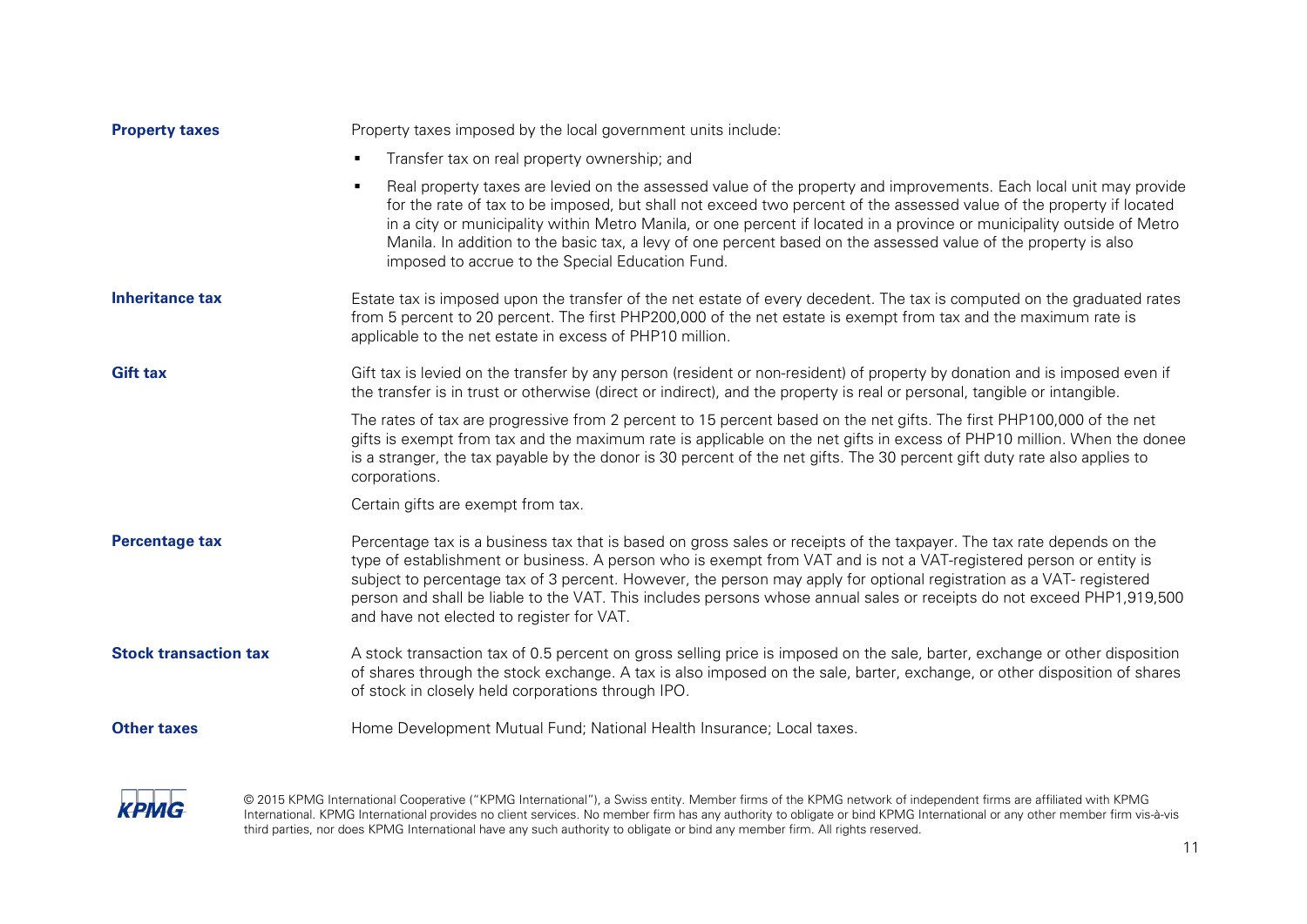#### <span id="page-13-0"></span>**6 Free Trade Agreements**

| In force                           | ASEAN Free Trade Agreement                       |
|------------------------------------|--------------------------------------------------|
|                                    | <b>ASEAN-China Free Trade Area</b>               |
|                                    | ASEAN-India Free Trade Agreement                 |
|                                    | Japan-Philippines Economic Partnership Agreement |
|                                    | ASEAN-Korea Free Trade Agreement                 |
|                                    | ASEAN-Australia/New Zealand Free Trade Agreement |
| <b>Concluded / signed</b>          | None                                             |
| (pending domestic<br>ratification) |                                                  |
| In negotiation                     | ASEAN-European Union Free Trade Agreement        |

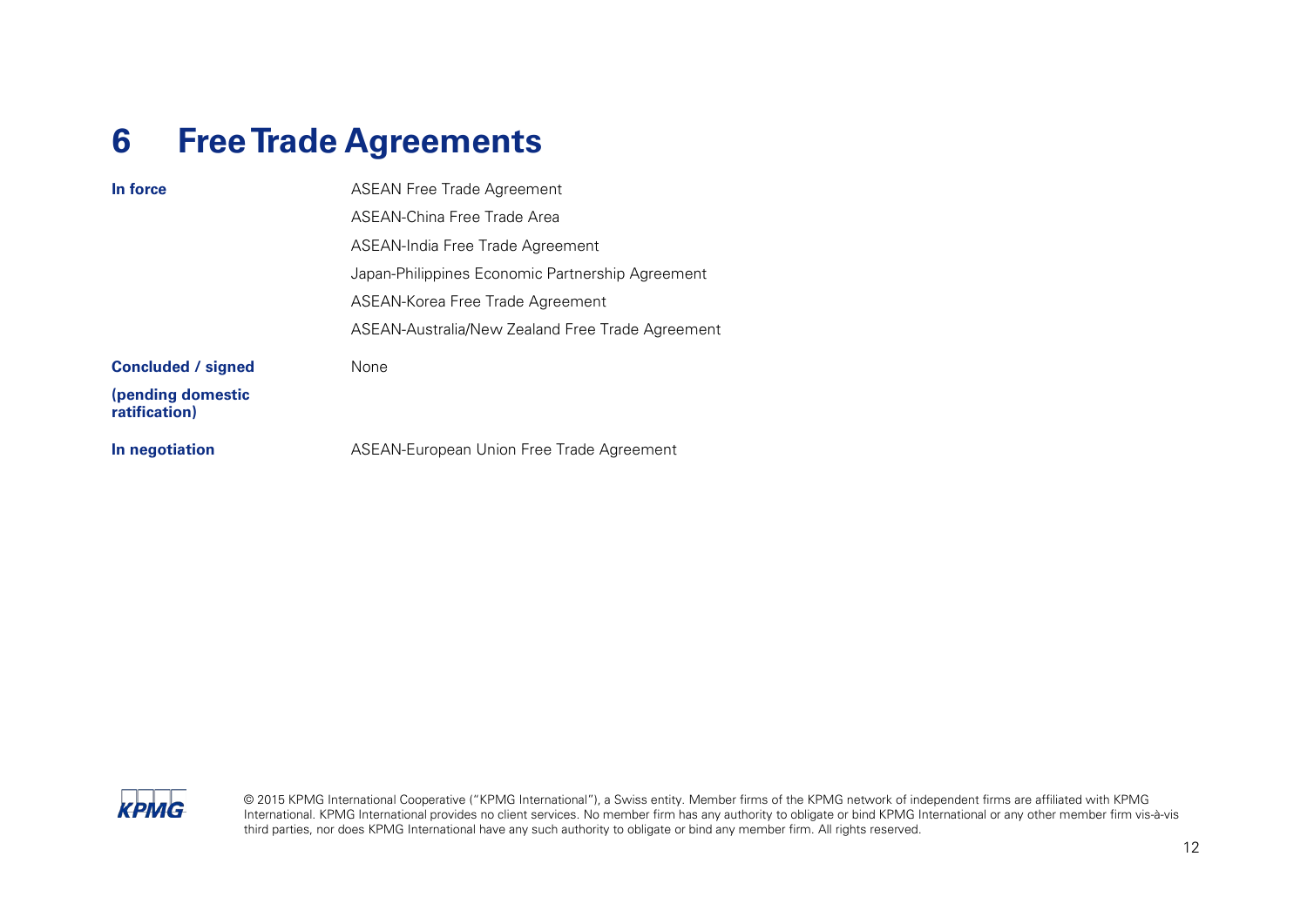### <span id="page-14-0"></span>**7 Tax Authority**

**Tax authority Bureau of Internal Revenue (BIR)** 

[Link to the Bureau of Internal Revenue](http://www.bir.gov.ph/)

**Tax audit activity** Under the law, the tax authority has three years from the last day prescribed by law for the filing of a return, or the date the return is filed, whichever is later, to examine a company's books and issue deficiency tax assessment. No proceeding in court without assessment for the collection of such taxes shall begin after the expiration of the three-year period.

> In the case of a false or fraudulent return with intent to evade payment of tax or of failure to file a return, the tax may be assessed, or proceeding in court for the collection of such tax may be filed without assessment at any time within ten years from the discovery of the falsity, fraud, or omission.

The tax bureau has implemented a benchmarking system whereby taxpayers are classified based on tax returns filed. Those classified as high or medium risk taxpayers shall be prioritized in audit. The tax authority uses information generated by the Reconciliation of Listings for Enforcement (RELIEF) as well as third party information in order to enhance the targeting and focus of their tax audit activity.

The tax audit starts with the service of a Letter of Authority duly signed by the Commissioner or his duly authorized representative to the taxpayer. The approach to tax audits is largely a manual approach including detailed consideration of invoices and key documents.

While the BIR's audit activity can generally be seen to target all areas of taxation in the Philippines, we have seen in recent years an increasing focus by the BIR on:

- Tax evasion by individuals engaged in the practice of their professions
- Cross-border transactions
- **Tax reporting and compliance**
- The Withholding tax system

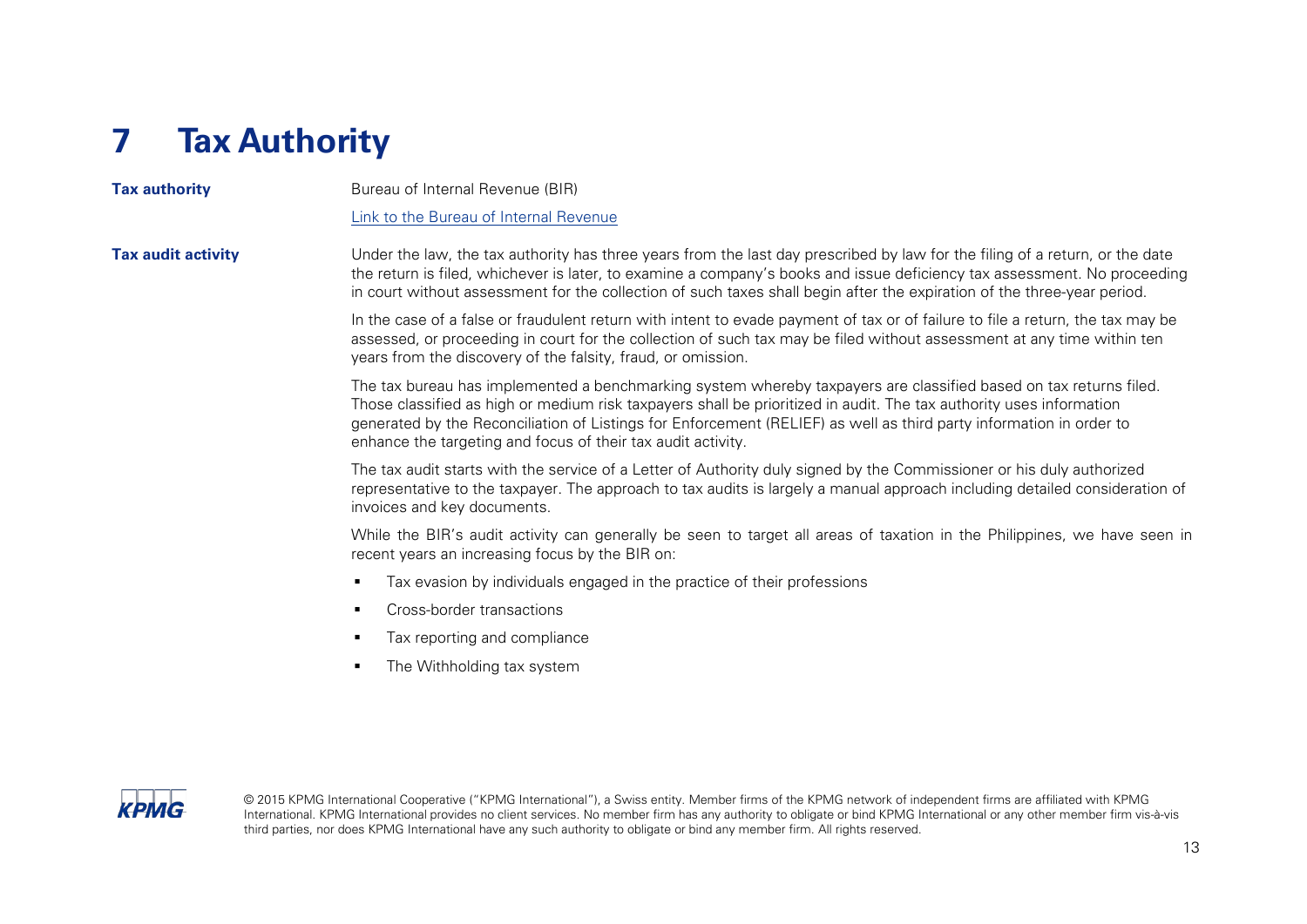| <b>Appeals</b>        | If a Final Assessment Notice is not acceptable to a taxpayer, a protest must be filed within 30 days from the date of<br>receipt of the assessment notice, otherwise the assessment becomes final, executory and demandable.                                                                                  |
|-----------------------|---------------------------------------------------------------------------------------------------------------------------------------------------------------------------------------------------------------------------------------------------------------------------------------------------------------|
|                       | Within 60 days from filing of the protest, all relevant supporting documents should be submitted; otherwise, the<br>assessment shall become final.                                                                                                                                                            |
|                       | If the protest to the FAN is denied in whole or in part, the taxpayer must then appeal to the Court of Tax Appeals within<br>30 days from receipt of the said decision, otherwise the decision becomes final, executory and demandable.                                                                       |
| <b>Tax governance</b> | KPMG advocates strict compliance with tax laws and regulations. Proper documentation is likewise necessary for the<br>purposes of substantiation of any tax position filed.                                                                                                                                   |
|                       | The BIR does not currently offer any specific incentives or schemes to encourage good tax governance by taxpayers.<br>However all businesses are advised to establish policies and controls in relation to their various tax compliance<br>obligations, as appropriate to their business size and complexity. |